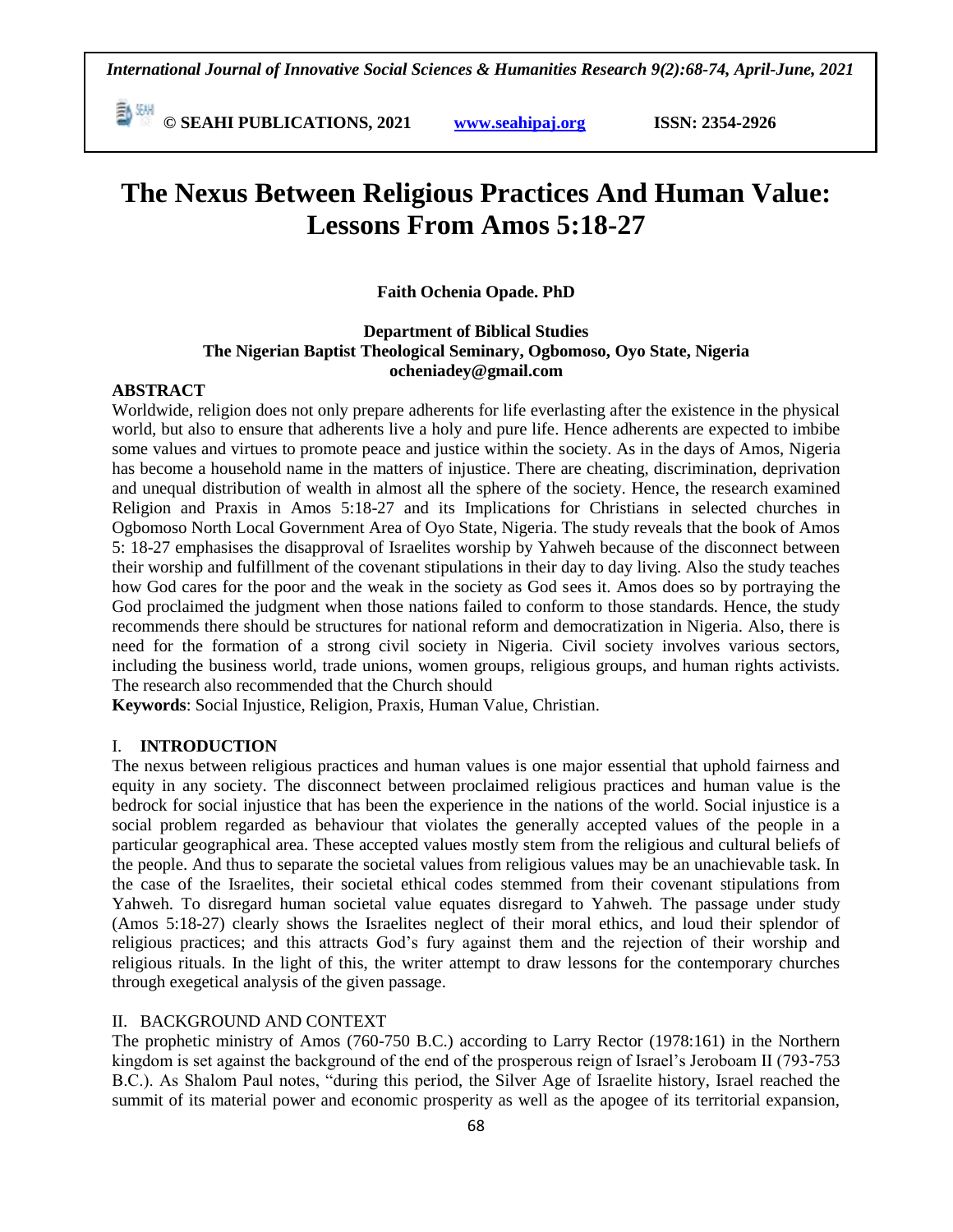comparable only to the era of David and Solomon, the Golden Age" (Paul 1991:1). In God's providence, Assyria's steady rise to prominence in the ANE's scene, as Taylor (2009:4) put it, … had dealt no substantive blow to Israel but it had to Syria, Israel's neighbor and traditional rival to the north. Syria's losses were economically and militarily advantageous for Israel, allowing Jeroboam II to reclaim strategic territory to the north and east. As well, it inadvertently created a buffer zone that helped the elite in Israel to accumulate the wealth that, as Amos and Hosea eloquently remind us, they badly abused. During this time, Israel also enjoyed peaceful relations with Judah under the reign of Uzziah (792-740 B.C.) (Paul, 2).

### III. EXEGESIS OF AMOS 5: 18-27

## a. *Amos 5:18-20*

The historical context of peace and prosperity is an important backdrop to the woe oracle of Amos 5:18-27. As Paul put it, blinded by their boundless optimism, which was posited on false premises, they were oblivious to the clouds of wrath and recompense swiftly gathering all about them. Amos, however, a keen and acute observer of their modus vivendi, was not bedazzled or beguiled by the economic, political, or religious state of affairs. He was well aware of the burrowing worm of decay and corruption that was undermining the society's ethical and moral foundations. He constantly and consistently called the upper class to task for their bribery and extortion, for their corruption of the judiciary, for perversion and dishonesty, for injustice and immorality, for exploitation of the impoverished and underprivileged, for resolute dissolute behavior, for pampered prosperity and boisterous banquetry, for greed and arrogant security, for self-indulgence and a life of carpe diem, and for pride and prejudice. He unremittingly threatened that terminal consumption would undermine their conspicuous consumption.

According to Amos, the wealthy minority who practiced a careless life style, who could not care less for the poor majority  $(6.6)$ , and who took advantage of the plight of the poor to advance their own selfish ends were actually accelerating the Day of the Lord, which paradoxically would be one of "darkness and not light" (5:18-20). His defiant words were aimed not only at braggarts and the unruly behavior but also at all those who exchanged the upkeep of shrines, sanctuaries, and sacrifices for God's true desire of honesty, justice, and righteousness. He seriously questioned and sarcastically ridiculed their theology and ideology, their beliefs and practices. He polemicized unsparingly against their popular misconceptions. They who had not fulfilled their part of the covenantal obligations would not be spared on the Day of the Lord (Paul 2009: 2)

Verses 18-20 as viewed by Koehler and Walter, highlight a total reversal of popular beliefs concerning the "Day of the Lord." The Hebrew interjection hôy, "woe," "alas!" (1999:242), is found about 50 times almost exclusively in the Major and Minor prophets (the only exception is 1 Kings 13:30) (Jenni and Westermann1997:357)). In some contexts, Weber claimed that it serves as an introductory declaration of excitement, but here, as is the case usually, it is involved in negative warnings or threats of God's physical chastisement (1999:212). In other words, "Woe oracles say in effect, 'You are in trouble. Here's why and here's what will happen to you.'" The "woe" is directed at those longing for the "Day of the Lord." The phrase "Day of the Lord" seemingly introduced into biblical revelation here in Amos 5:18 for the first time has since become inseparable from the discussion of biblical eschatology (Hoffmann 1981:37).

Mayhue  $(2011)$  asserted that the collective biblical data regarding the phrase "Day of the Lord" and its variations seems to indicate that it can refer to both near historical and future eschatological events (65), signifying a time in which God actively intervenes in history, primarily for judgment. However, Youngblood (1995) opined that the biblical passages associate that day not only with a time of judgment, but also with restoration (Is. 14:1; Joel 2:28–32; Zeph. 1:7, 14–16; 1 Thess. 5:2; 2 Peter 3:10). The Scripture still provides a glimmer of light in the worst moments of Israelites history. Eugene Merrill writes, God's eschatological day of judgment is also presented as a time of darkness. Amos asked, "Won't the Day of the LORD be darkness rather than light, even gloom without any brightness in it?" (Amos 5:20). Even so, the righteous have hope and Israel can say, "Though I sit in darkness, the LORD will be my light" and "He will bring me into the light" (Mic.  $7:8-9$ ) (132).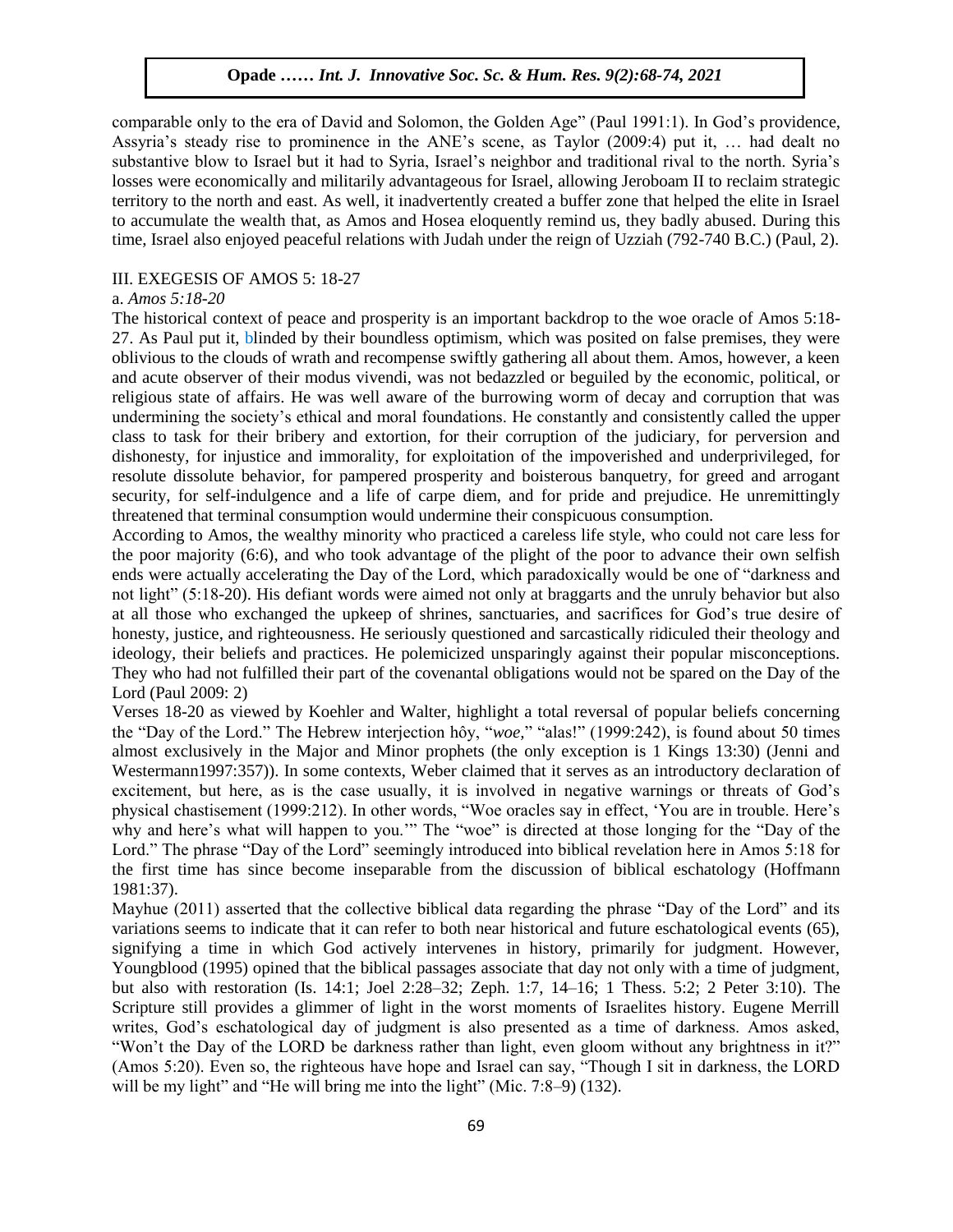The proclamation of woe by Amos would have shocked the Israelite community's anticipation for the coming of the 'day of the LORD.' Their expectation as God's elects was that of victory and blessing, triumph over foes and the recovery of political power from foreign nations. But the prophet's message was of doom and defeat. Instead of regaining power from foreign invasion, they will loose their lives, calamity and evil will be the sign of the day (Smith and Page 1995: 109). Driver's also comments are noteworthy, that the 'day of the LORD' would be in contrast to the expectation of the Israelites who had assumed that the day will bring about victory over the foreign invaders; but the day will signified by judgment against sin both on the Israelites and te foreign nations. If His people, the Israelites reject the way of repentance and continues to offer sacrifices s a cover up for immorality, they will discover that the day of the LORD will bring about doom instead of triumph (1915:188). In retrospect, it seems like this day of darkness spoken about by Amos referred to a specific event in the immediate future, namely, the approaching destruction of the Northern Kingdom, which occurred in 722 B.C., approximately forty years after Amos prophesied.

Amos once again resorts to a simile drawn from his own background experience to dramatize forcefully and picturesquely his message. In order to express one of his favorite themes, the inescapability from impending punishment (see Amos 2:14-16; 9:1-4), he draws upon the image of the onslaught, one after the other, of a lion and a bear, whose attacks are ferocious and usually fatal. Even if a man extricates himself from the frightening consecutive attacks of both of these fearsome animals and successfully manages to reach home alive, nevertheless, the very moment he leans his hand against the wall for a moment's respite, he would be fatally bitten by yet another threatening menace, a snake. Misfortune strikes when least expected. The point is very clear: Momentary success is only illusionary. Even if Israel has escaped with its life intact in all previous encounters with its enemies, this time deliverance will not be forthcoming. Precisely when Israel feels itself secure, more than ever will the deadly "bite" of the ―Day of the Lord' take place (Chisholm 1991:406).

Verse 20 forms a chiastic *inclusio* began in verse 18.32 The familiar contrast between "darkness" and "light" is followed by another clause beginning with a  $\gamma$  functioning epexegetically, i.e. expanding or paraphrasing the preceding clause (Arnold 2003:147) by contrasting "brightness" with "gloom." Garrett notes, prepositional phrase with possessive  $\ddot{\phi}$ . This actually makes for a much stronger statement; [verse 20a] …had merely said that it was darkness and not light. With this prepositional phrase, this line says that the day of YHWH possesses no light at all. This suggests hopelessness, analogous to Dante's "Abandon all hope ye who enter here" (Garrett 2008:168).

#### b. *Amos 5:21-27*

In the second section of this passage the theme of contrast and dramatic reversal is continued (Paul, 188), containing the direct speech of the Lord rebuking those who longed for the Day of Lord, "and trusted in the constancy and the flamboyancy of their religious practices as a means of gaining God's favour and acceptance" Driver further points out that " the people have substitute the law and covenant acts of the Lord for ritual: His 'day,' when it comes, will be far from their expectations, and the zealous observance of religious ritual will not spare them from the impending doom. He will consign them to exile for their disregard of moral obligations" (1915:188). As Paul summarizes, "Here he [Amos] levels his most uncompromising attack against the lavishness of the official monotheistic cult. He upbraids in no uncertain terms Israel's extensive ritual praxis, rejecting it in toto: holidays, festival gatherings, and sacrifices, along with their accompanying hymns, melodies, and musical instruments'(ibid).

Verse 21 opens with a pair of fientive Qal perfect verbs of experience, "hate" and "despise," with "your festivals" serving as a direct object. Smith and Page observe that "the term for "hate" (*śānē*') is used three times in Amos, all in this chapter. Rather than hating evil (v. 15), Israel hated advocates of righteousness. Therefore God hated their presumptuous worship  $(v. 21)$ " (111). It is appalling at times to see people who maintain the outward appearance of devotion to the Lord, while flagrantly violating His expectations for personal and communal ethical behavior. In the parallel line the Lord speaks of taking no delight *rîaḥ* "smell" (Stuart 2002:354) in their "assemblies," probably referring to any other religious gatherings like Sabbaths or new moons.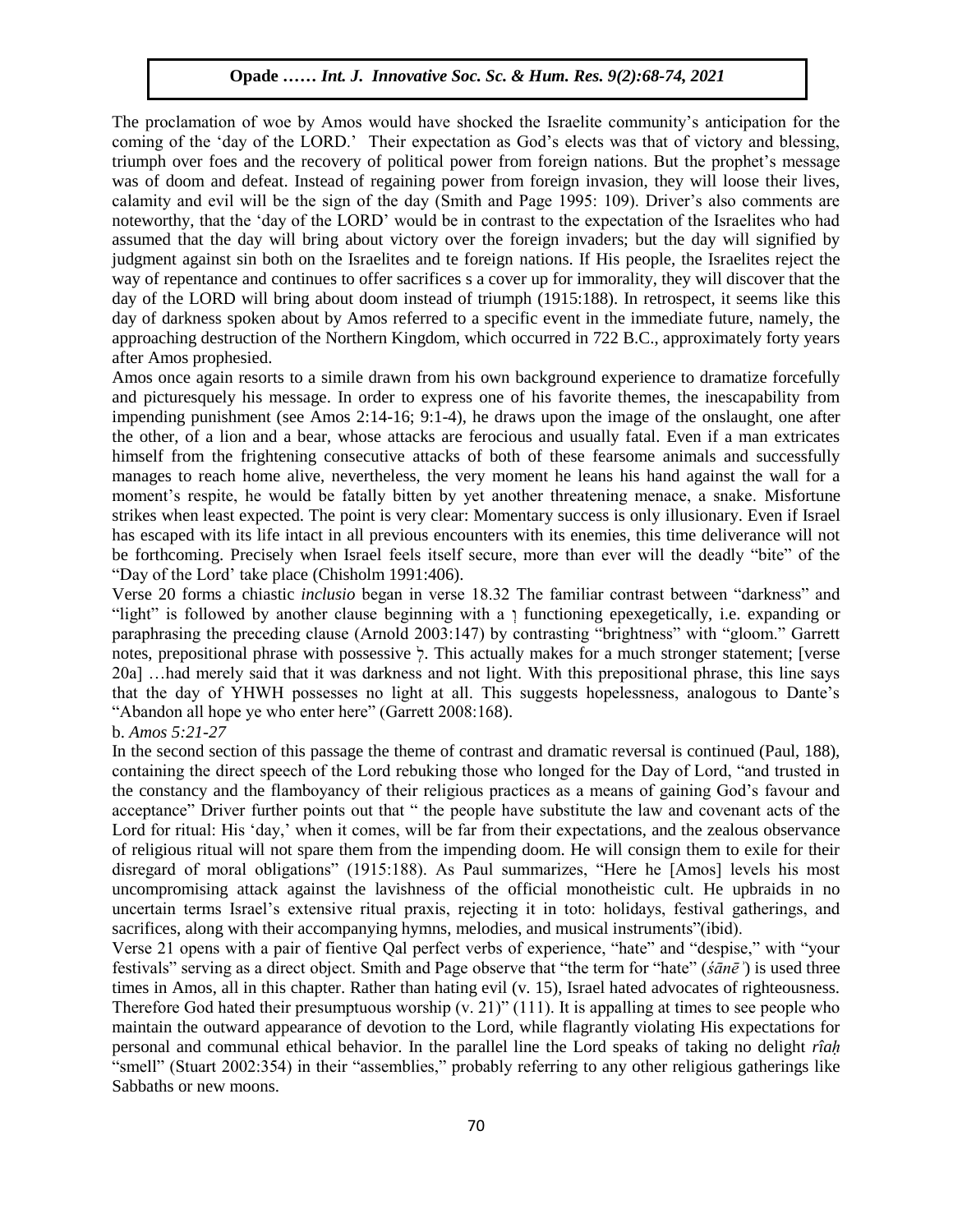Verse 22 continues denounce the Lord's acceptance of the covenant breakers' religiosity expressed here by bringing sacrifices, namely burnt, food and peace offerings. The latter *šelem*, "peace offering"), is only Found here in the singular form in the Tanakh (Anderson1995: 527). The major focus of this particular bound here in the singular form in the Tanakh (Anderson1995: 527). The major focus of this particular offering seems to be the communal celebration supplied by the meat of the offering. It was a fellowship or communion offering that indicated and enacted the fact that there was peace between God and his people and that the person, family, or community was, therefore, in a state of well-being (Anderson 1995:135). and that the person, rannity, or commandy was, therefore, in a state of went comp<sub>s</sub> (*material 1336/1583)*.<br>No wonder God has no regard *nābat* "look at" for this unabashed hypocrisy. The Lord commands the Israelites to "take away" the burdensome noise of their songs, because He refuses to hear the melody of their harps. Just a few years later, the Lord will hand out similar indictments to the Southern kingdom of Judah through the prophet Isaiah

verse 24 begins with an adversative 'and' a Nifal imperfect *yiggǎl*, let roll down) with a jussive force, contrasting their religiosity with desired ethical and moral actions. In a chiastic structure they are told to let *mišpāt* "justice" run down like waters and *ṣedāqâ* "righteousness" like a continuous stream. Although when found individually, *mišpāṭ* and *ṣedāqâ* can be distinguished to refer to horizontal (man to man) and vertical (man to God) attitudes and actions respectively, when coupled the terms form a hendiadys (Paul vertical (man to God) attitudes and actions respectively, when coupled the terms form a hendiadys (Paul 1991: 192). Hence, "precise and distinct meanings for each of the partners should not be sought. Rather, together they represent the ideal of social justice," especially applicable to kings, rulers and those who are in authority.

The only problem is that the covenant breakers have "turned justice into wormwood and cast righteousness down to the earth" (Amos 5:7; cf. Amos 6:12). This precisely why water is proposed as an analogy to *mišpāṭ* and *ṣedāqâ*, since the land was in great need of not only physical refreshing and cleansing, but also social and moral (Garrett 2008: 172). Moreover, the Nifal of *gālal*, (to roll down) here "seems to refer to how water rolls over itself in waves. This suggests waters that move with speed and in abundance. Justice should come forth plenteously and not, as it were, in a small trickle" (Preez 2001:98). The message of 5:24 does not negate the importance of religious norms and practices. Rather, the passage is laying emphasis on the fact that religious ritual and practices that is/are done outside the stipulations of God for moral uprightness is/are not acceptable. Religious practices: hymn singing, offerings, tithe, dancing and so on must be done in tandem with societal values and moral uprightness according to God's commandment (Hyman 2002: 233). Any variance from this is not an acceptable service.

Another interpretation following the negative answer to the rhetorical question departs from the idea that these words are intended to communicate the fact that sacrifice is not the essence of the Lord's demand, but sees the question as a rebuke that shows that "the forty-year period was a time when obedience to the Levitical institutions had declined" (McComiskey 1986:316). Others have objected to this by noting that ―the idea that the Israelites had no cult at all in the desert seems *a priori* incredible. The only question is, what kind of cult did they have?" If the answer to the rhetorical question is "yes," than the sense is that obedience is what the Lord requires, not mere ritual.

Taking v. 25 together with v. 26, "Did you lift Sikkuth, your king and Kiyyun your images, the star gods that you made for yourself?" Sweeney and others believe "that YHWH cites the sacrifices of the wilderness period as an indication that sacrifice alone does not constitute a proper relationship to YHWH, especially when the people reject YHWH and turn to other gods"(Finley 1990: 227). However, it is better to take vv. 26 and 27 together. First, the fact that the gods in question, *Sikkût* and *Kîyûn*, are most probably Assyro-Babylonian astral deities, suggests that they are probably a feature of contemporary worship in Israel, already infected by influences from that quarter, hence, v. 26 must be linked with what follows, rather than describing the idolatry during the wilderness wonderings (Gevirtz 1968:26). Second, it is the natural meaning of the *waw*-consecutive used with the initial verb. Third, the verb û*nesā 'těm*, ―You will carry‖) is a perfect consecutive future linked with the following verse. Finally, the consequential Hifil perfect plus *waw*-consecutive *wehiglêtî* in v. 27 can be translated "therefore, I will send you into exile," indicating that v. 26 speaks of idolatry during Amos's time.

The last verse (Amos 5:27) is the climax of the oracle announcing the imminent punishment of exile. It reads, "And I will send you into exile beyond the Damascus,' says the Lord God of Hosts, is His name." Although Assyria is never mentioned in the book, Stuart is correct that "there can be no doubt that Amos"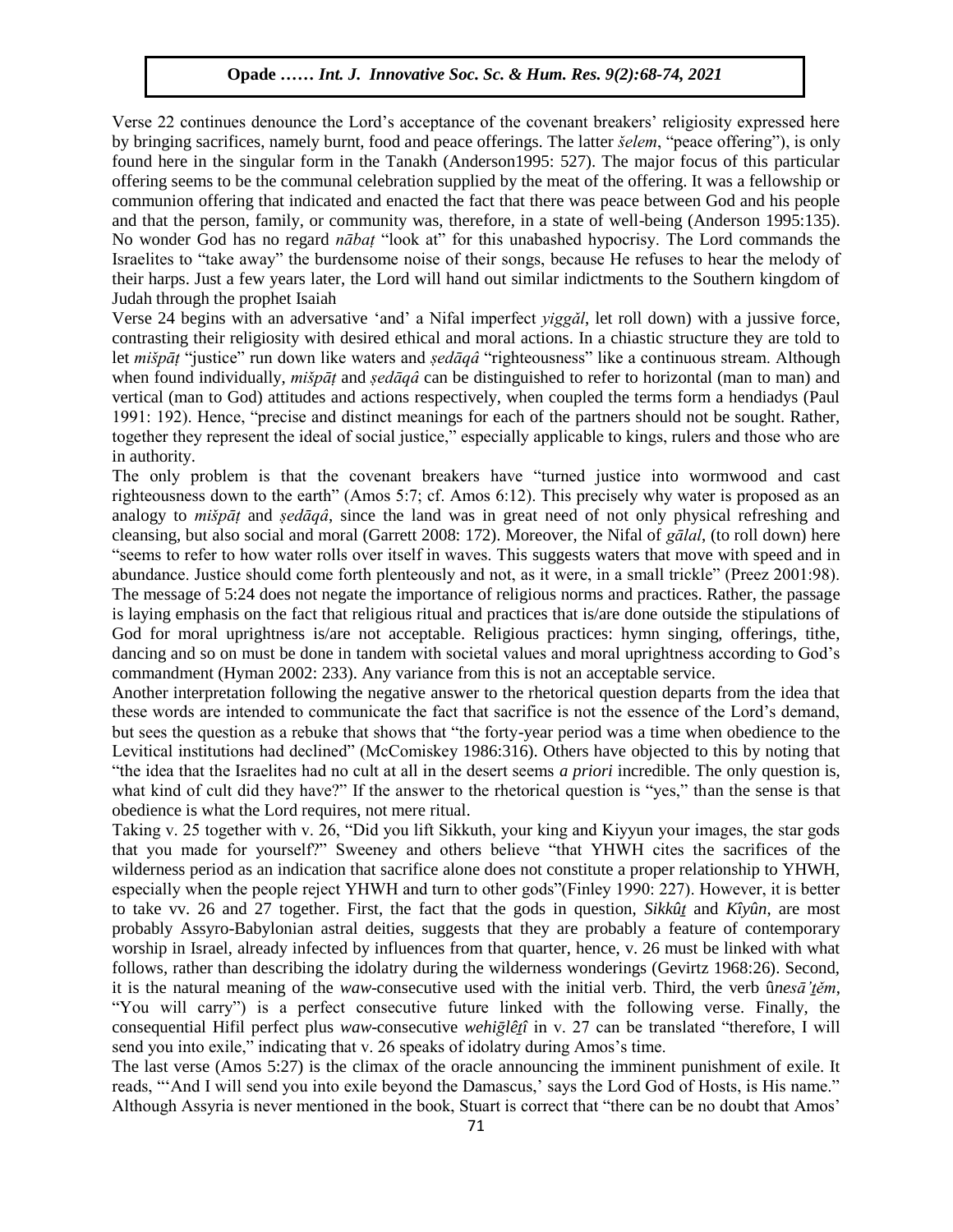words imply the Assyrian captivity of Israel, fulfilled a few decades later"(Stuart 356). Sadly, instead of abandoning their sinful and idolatrous ways and returning to the Lord, Amaziah, the priest of Bethel, (no doubt speaking on behalf of the complacent Israelites), opposed Amos and his message (Amos 7:10-17) and sought to drive the prophet out of Israel. It is interesting to note Shalom Paul's comment about the ironic tones of the vague destination "beyond the Damascus," he writes, "Israel during this period, had extended its boundaries as far as Damascus (2 Kgs 14:28). Well, now they shall go even farther, "beyond" the Damascus-" not in victory, but in exile!" Whose doing will it be? "The Lord, God of hosts."

In conclusion, the comments of Lloyd J. Ogilvie seem very appropriate: There is no more seemingly effective way to hide from God than in religion. When Amos came to Bethel, he called it for what it was—an evasion of righteousness. God was not impressed by the piping of pious songs and psalms while the people forgot their responsibilities to their fellow women and men, as they ground the poor into the meople forgot their responsibilities to their fellow women and men, as they ground the poor into the mire and loaded the overburdened with misery. Burnt offerings that were to be an outward sign of total dedication to God were a religious mockery; peace offerings affirming fellowship with God were contradicted by the people's unwillingness to obey Him. What God wanted was inner righteousness, an inward moral commitment to do what He had declared was right. He demanded that this inward inward righteousness be expressed in justice, righteousness in action. And so, in the midst of Israel's covenant confidence that had led into complacency and complicity with social injustice, Yahweh roared, *"But let justice run down like water, and righteousness like a mighty stream"* (v. 24). Yahweh did not want a high mountain trickle or a little rivulet of righteousness and justice, but a rushing white-water river, running mountain trickle or a little rivulet of righteousness and justice, but a rushing white-water river, running fast and pure (1990:355-6).

The Israelites are told that they would be taken into exile beyond Damascus. This is the place where the Israelites will go as exiles. Mays notes that "the phrase points to the territory of Assyria and that nation may be concretely in mind here. 'Exile' is a word with implications of horror which outrun the ruin and may be concretely in mind here. 'Exile' is a word with implications of horror which outrun the ruin and pain of defeat and capture by an enemy." He further writes that "for Israel it meant being removed from the land promised to the fathers, displacement from the geographical locus of the unfolding history of election, and so was in effect a kind of excommunication" (Mayhue 2011: 133).  $\mathcal{L}$  are so was in view while so encommensured  $\left(\frac{1}{\ln n}\right)$  involves  $\mathcal{L}$  in  $\mathcal{L}$ 

#### IV. IMPLICATIONS

Having analyzed Amos 5:17-28 as they concerns religious practices and the neglect of human value in the form of social injustice and deductions were made, this section is aimed at drawing implications for individual Christians, Christian Political leaders, the wealthy, and the Church in Nigeria.

i. Individual Christians

Amos 5: 18-27 emphasises the disapproval of Israelites worship by Yahweh because of the disconnect between their worship and the fulfillment of the covenant stipulations in their day to day living. Religious services cannot be substituted for moral ethics. Thus, individual Christians should live in consciousness that the God of the Church is as well the God of the society. The Christians must not live in the society in contrast to the value the Church nd the Scripture upholds.

ii. Christian Political Leaders

Amos dealt with the fallen and rebellious humanity which is not different from the current human condition in Nigeria. Political and social disorder which denied people of their dignity and integrity was the problem. This study has revealed that the book of Amos has taught us how God cares for the poor and the weak in the society and how serious it gets when they are oppressed. The Christian Political leaders need to look at the society as God sees it. God wants a healthy, harmonious, and just society. It is important to understand that the object of the social concern is the poor and weak. Moral ethical standards need to be viewed in the light of God himself as Amos saw it. Thus, they must not be involve in making policy that leads to oppression of the masses nor amass wealth at the detriment of the poor and the weak.

# iii. Church Leaders

The book of Amos gives the church the challenge of collaborating with other non-Christian creeds and institutions that support human dignity and integrity. Amos does so by portraying the God who recognizes the moral ethical standards from the Israel's neighbouring nations. God proclaimed judgement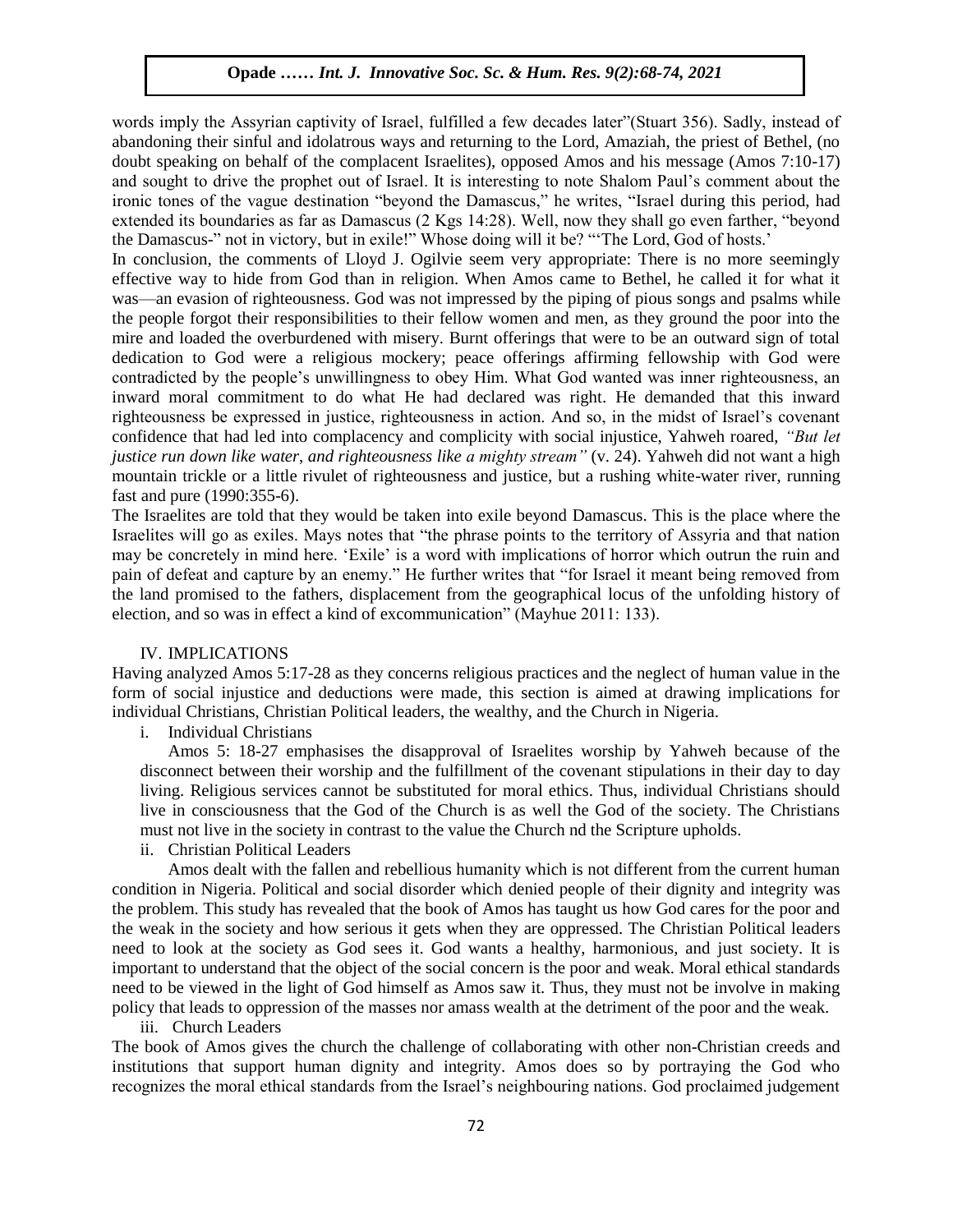when those nations failed to conform to those standards. It is time that the church views God who also recognizes those virtues from other religions and institutions.

The church should be more effective in her prophetic role; the church leader needs to prepare a teaching on ethical and moral standards with regard to social justice in the community. This teaching will help the church in her discussions with the government and be a guideline in her follow up on justice issues in the community. One of the roles of the prophets was to emphasize the equality of all people before Yahweh. The church in her prophetic role needs to assume the same duty of preaching that equality. The teaching on justice issues will help the church in educating the community through media and pulpits and above all in her educational programmes in Sunday schools, Baptismal classes and other groups in the church and the whole community at large.

### **CONCLUSION**

In the face of the contradiction and the embarrassment of a booming Christianity in the midst of an environment that stinks with corruption and indiscipline, the conclusion seems to be that what is spreading like wild fire in contemporary Nigeria is not genuine Christianity at all, but a mass movement of some sort with Christian elements of ritualism; one that is largely shallow, superficial, noisy and devoid of substance and depth. Popular Christianity in Nigeria appears to be largely materialistic, unspiritual and with emphasis on prosperity, success, healing and with little attention on social morality and spirituality of the believers. This brand of Christianity does not seem to have a place for the notion of the cross, suffering and sacrifice which constitute the center of biblical Christian doctrine and life. Worship experiences and religious observance that is disconnected with upholding social justice as seen in the interpretation of Amos 5:17-28 is rejected by Yahweh and punishment is declared on such adherent. Thus, God expect no disparity between religious life and everyday living.

#### **REFERENCES**

- Arnold, Bill T. and John H. Choi (2003). *A Guide to Biblical Hebrew Syntax*. New York: Cambridge University Press.
- Anderson, Bernhard W. *Understanding the Old Testament* Third Edition (Englewood Cliffs: Prentice-Hall Inc.,1975), 277.
- Billy, K. Smith and Franklin S. Page (1995), *Amos, Obadiah, Jonah*, The New American Commentary Nashville: Broadman & Holman Publishers.
- Chisholm Jr., Robert B (1991). "A Theology of the Minor Prophets," in *A Biblical Theology of*

*the Old Testament*, Roy B. Zuck, ed. Chicago: Moody Press, 1991.

- Driver, S. R and H. C. O Lanchester (1915), *The Books Of Joel And Amos* Cambridge: University Press.
- Finley, Thomas J. *Joel, Amos, Obadiah* (Chicago: Moody, 1990), 196.Garrett, Duane A (2008). *Amos*  Waco: Baylor University Press.
- Gevirtz, Stanley (1968) "A New Look at an Old Crux: Amos 5:26," *Journal of Biblical Literature* 87, no. 3.

Hoffmann, Yair (1981). "The Day of the Lord as a concept and a term in the prophetic literature," Zeitschrift für die alttestamentliche Wissenschaft, 93/1.

- Hyman, Ronald T. (2002) "Amos 5:24 Prophetic, Chastising, Surprising, Poetic," *Jewish Bible Quarterly* 30.
- Jenni Ernst and Claus Westermann (1997), *Theological Lexicon of the Old Testament* Peabody: Hendrickson Publishers.
- Koehler Ludwig and Walter Brugarmmer (1999), *The Hebrew and Aramaic Lexicon of the Old Testament.* New York: E.J. Brill.
- Mayhue, Richard L. (2011) "The Bible's Watchword: Day of the Lord," The Master's Seminary Journal 22/1 Spring.
- McComiskey, Thomas E. (1986) "Amos," in *The Expositor's Bible Commentary: Daniel and the Minor Prophets*, ed. Frank E. Gaebelein. Grand Rapids: Zondervan Publishing House.